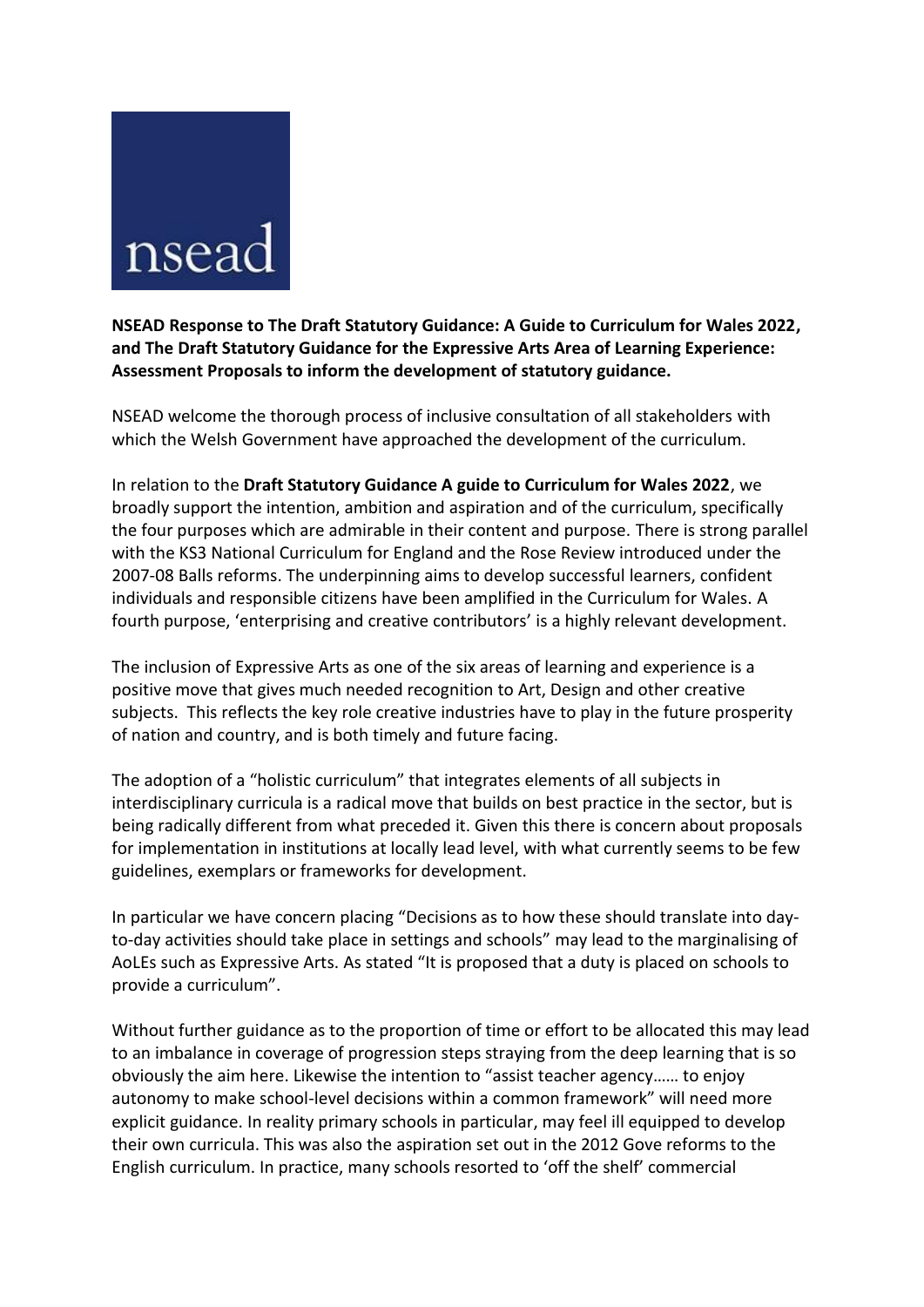curriculum packages. The amount of work involved here for schools should not be underestimated, and should be supported and scaffolded centrally to enable success.

We would suggest that further work spreading the excellent best practice of Pioneer Schools, the provision of more detailed frameworks and guidelines that set baseline standard of level and depth in practice, would provide a more robust and secure basis for quality provision. Such guidance could stress the need for schools to establish themes and subjects suited to their needs allowing for local flavour and innovation, and monitored through the proposed consortia or inspection if needed.

We find the **Draft Statutory Guidance for the Expressive Arts Area of Learning Experience**  including "What Matters" statements for "Learning", and "Experience Knowledge and Skills," and associated progression steps to be well considered, comprehensive and wideranging.

In relation to the subject of art and design the scope, the breadth and depth of the Progression Steps and attendant, "need to know", "need to able to" "need to experience" and "achievement outcomes" statements provide a solid basis to enable the progressive gaining of intellectual, cognitive and practical skill required at each stage.

Taken in the context three cross curricula responsibilities and six AoLEs however, there is concern that the sheer number of statements and their associated demands in their totality may be too many to be reasonably covered, even within a holistic integrated curriculum delivery.

While stressing the need to maintain parity for Expressive Arts in the curriculum we suggest that some might reasonably mapped and integrated against cross curricula responsibilities and other AoLEs to create a more achievable whole.

NSEAD notes the core aim of delivery through and interdisciplinary and integrated approaches. From a standing start, with the current guidance and support, the burden on schools to design curricula, develop sufficiently robust resources and deliver to the standard required should not be underestimated. As previously stated central guidance and support can and should be provided to ensure required standards.

Likewise the assertion that "All the disciplines can be taught within one lesson by one person" given the breadth of the expressive arts AoLE is ambitious particularly as the demands of progression steps increase. This would require a recalibrating of ITE provision, and we would suggest CPD for current staff. This will present a major challenge for both teaching staff and senior management responsible for staffing and timetabling.

In relation to the **Assessment Proposals to inform the development of statutory guidance,**  while we are again broadly supportive, we would highlight a number of areas of clarification. This may be due to the lack of the statutory guidance to be published in January 2020, so please take these comments in the supportive manner in which they are intended.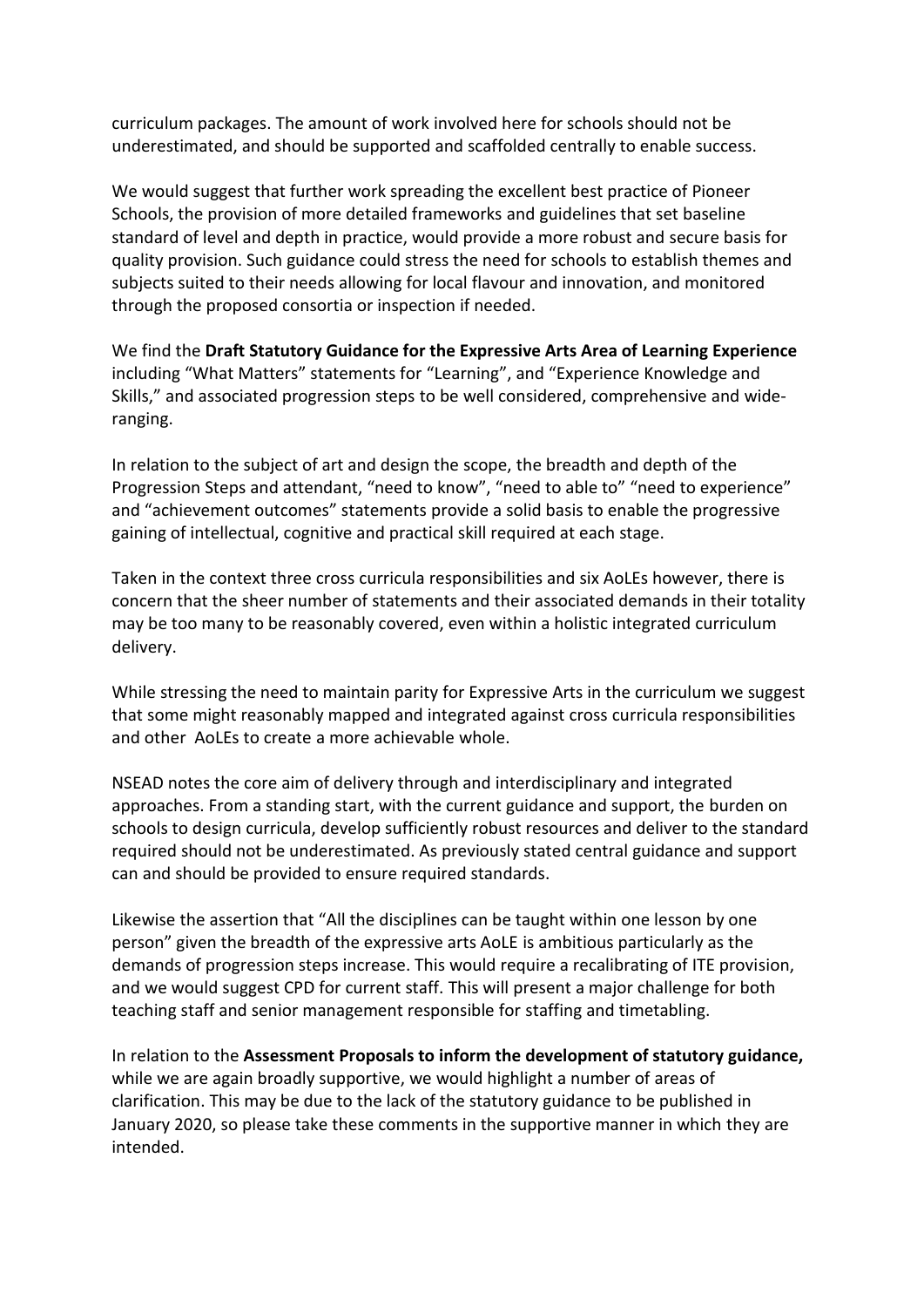The shift to include a greater emphasis on formative assessment is welcomed, as it mirrors current best practice in art and design education, and captures the process and experimentation elements so key to our discipline.

The intention for "schools to plan assessment appropriately to support their curricula at local level." seems to suggest that they will need to establish their own assessment criteria, grading and marking systems independently at each progression step.

While we applaud the intention to give agency to staff and encourage creative and responsive curricula and teaching, as with the AoLEs, if this is the case the amount of work this creates for school should not be underestimated. The default for some schools may well be to modify GCSE criteria and apply them to KS3 programmes of study, effectively creating a five year KS4 programme – as seen in many English schools following the 2012 Gove reforms.

Additionally, in its' current form there is concern that the intention for assessment methods and structures to be locally defined will still need to support common understandings of level and achievement which lead to shared qualifications at 16. Even within current arrangements and frameworks for examination and inspection standards are difficult to establish and maintain, so any guidance issued should take account of this.

Support through exemplars, focused CPD and standard setting and monitoring consortia could all be methods of facilitating creative, diverse solutions to these, but with a shared understanding and application of standards at their core. We look forward to the "Assessment arrangements ... set out in subordinate legislation" to define these.

## **Conclusions:**

The Welsh Government should be applauded for an ambitious, visionary and far reaching review of the 3 – 16 curriculum. The resulting documentation and open consultation of a wide range of stakeholders is welcomed.

The interests of children, and their entitlement to 'lead fulfilling personal, civic and professional lives' – not just in the future, but in their experience of education – are central to this curriculum. It is heartening to see acknowledgement of our nation state responsibilities under the UN Convention on the Rights of the child...

However, the ambition of this curriculum needs to be matched with the resources to ensure that ambition is achieved. We have concerns over the burden that each school faces in implementing the curriculum within the guidelines given, but in a bespoke manner for each school of setting. Likewise a consistent standard needs to be established and maintained.

We would suggest that to be effective this will require more widespread support in the form of CPD, exemplars and co-creation of resources, building on the excellent work of Pioneer Schools.

We have similar concerns over the proposals regarding assessment, specifically the work involved for schools in the local origination of assessment processes, methods and